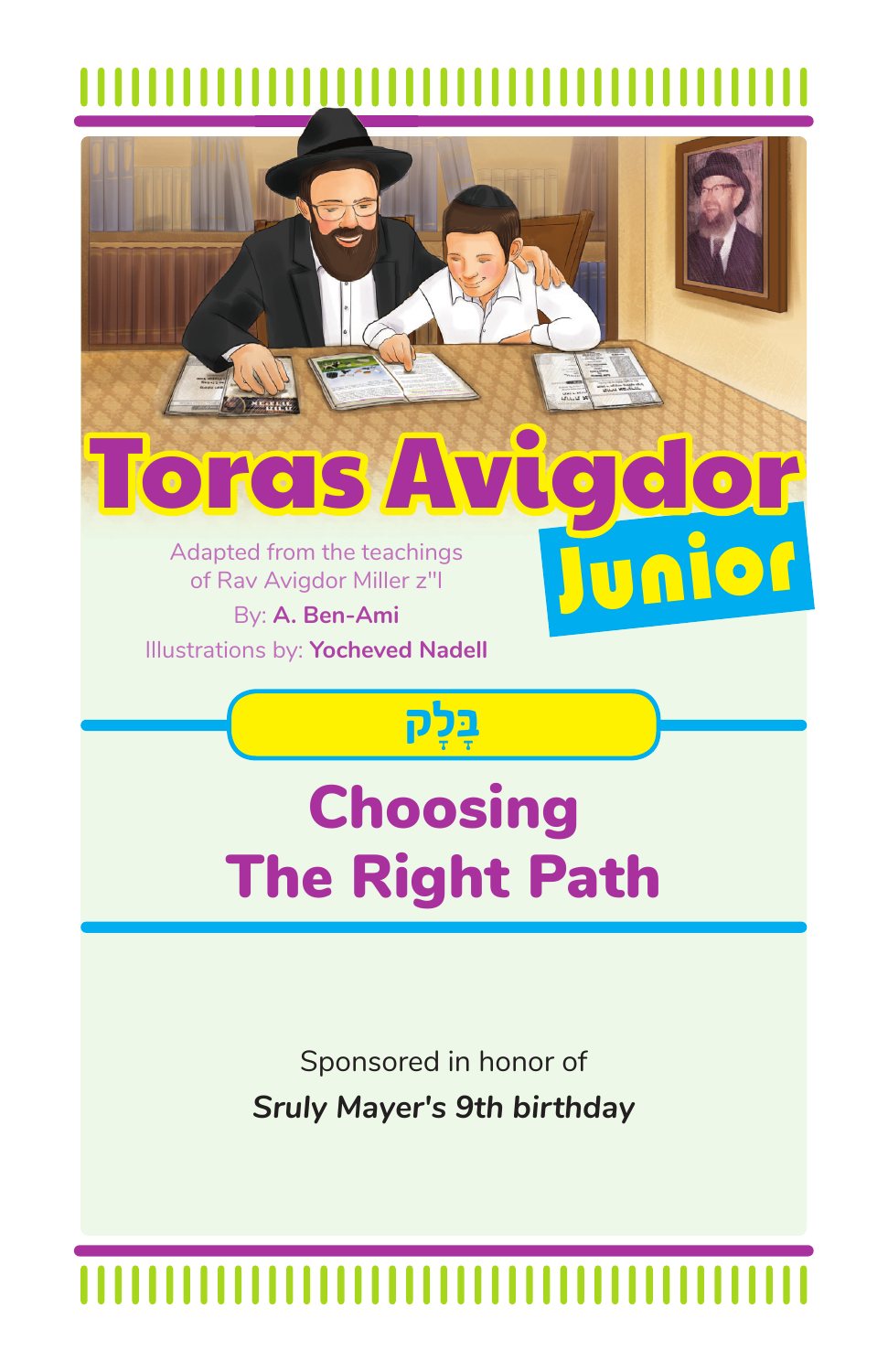# Parshas Balak **Choosing The Right Path**

*Continued from Parshas Chukas: Yitzy and Shimmy had just walked away with Totty from "Tzadok Hatzadik" and his table full of "segulot", when then the loud sound of a police siren was heard.*

"Stop! Police!" shouted two cops as they jumped out of their police car.

Tzadok looked up, startled. "What's going on?" he asked.

"You're under arrest," one of the officers replied. "We have received reports that you are swindling people, selling them useless things and claiming that they have magical properties."

"But these are segulot!" cried Tzadok, as the policemen pulled Tzadok's hands behind his back. "Look, this one will give you success in your job!"

"I'm doing my job pretty successfully right now," said the other officer, as he placed handcuffs on Tzadok's wrist.

"No, I promise!" cried Tzadok. "My segulot help everybody!"

The first policeman smiled. "If your 'segulot' work so well, then why aren't they helping you now?"

Tzadok paused. "Well, you see," he stammered. "The segulot only work when you pay me. Since I can't pay myself, they don't work for me. I do this just to help others - I don't even get anything out of it! You can't arrest me - I'm a tzadik! It even says so on my sign!"

One of the officers emptied the big box of cash under the table into an evidence bag. "Hey Erez!" the cop called. "These rocks labeled 'Har Sinai Rocks' aren't even rocks at all! They are just pieces of bricks."

"Of course they're bricks!" Tzadok shouted as he was helped into the back of the police car. "These are the bricks the Bnei Yisrael made in Mitzrayim, which they brought with them to Har Sinai."

"Enough." said the policemen as they started driving Tzadok towards the jail. "You can tell the rest of your stories to the judge."

### **Later that evening in Jail**

Tzadok sat in his cell, getting ready to go to sleep, when a voice made him look up. He was surprised to see a man with a kapote and hat standing outside his cell door.

"Shalom," the man said. "I am Rav Volender, the rabbi of the jail. I'm sorry to see you got yourself into trouble."

## 2 | Toras Avigdor Junior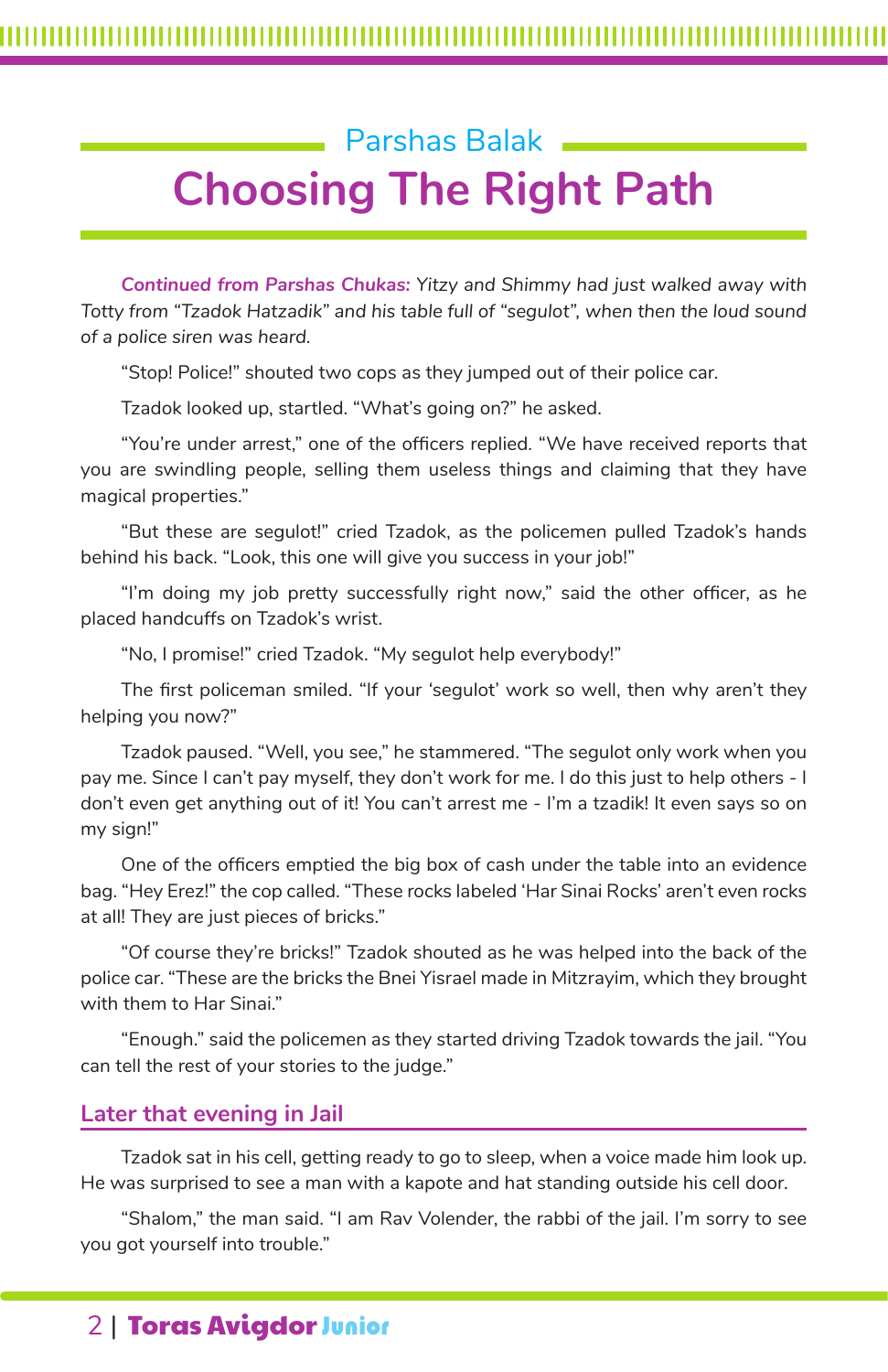"But I didn't do anything wrong!" said Tzadok. "They just arrested me for selling segulot to help other Jews."

"I've seen you selling that junk before," said Rav Volender. You and I know that those aren't real segulot. You were selling pieces of junk to frum Jews and claiming that they were real."

"What do you mean?" said Tzadok, insulted. "I did nothing wrong. I was successful and made a lot of money. Hashem wouldn't have let me make so much money if I was doing something wrong!"

"Now, Tzadok, do you really believe that? Come on, think about this week's Parsha."